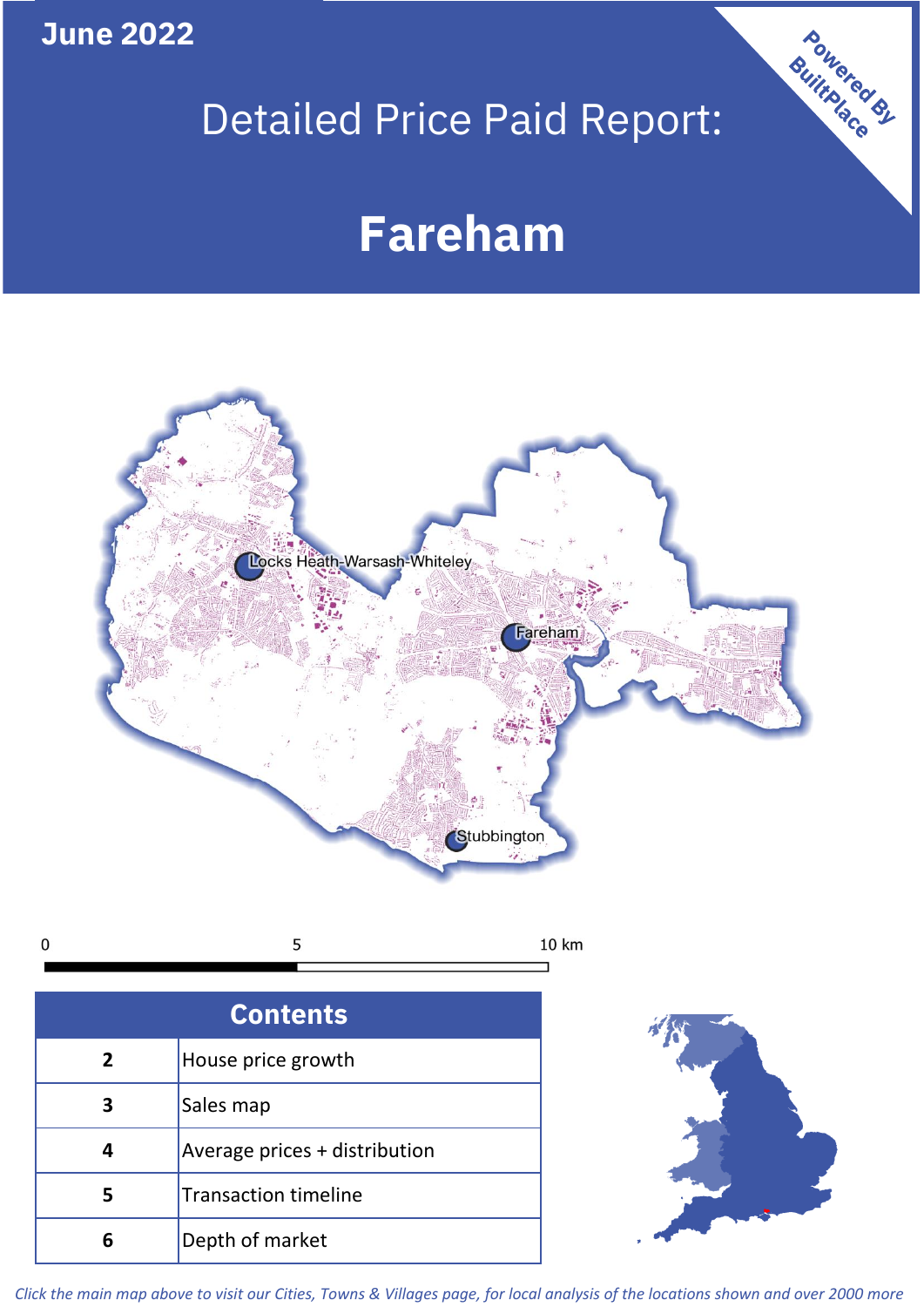## **Headline Data**

|                     | <b>Current level</b> | 3 month  | <b>Annual</b> | 5 year | 10 year |
|---------------------|----------------------|----------|---------------|--------|---------|
| <b>House prices</b> | £352,549             | 2.0%     | 11.1%         | 23.9%  | 65.7%   |
| <b>Transactions</b> | 2,106                | $-14.4%$ | 19.4%         | 1.1%   | 26.6%   |

## **House Price Growth (April 2022 data)**

#### *Annual Change in House Prices*



House prices in Fareham grew by 11.1% in the 12 months to April 2022 (based on 3-month smoothed data). By comparison national house prices grew by 10.7% and prices in the South East grew by 11.5% over the same period.

Fareham house prices are now 55.5% above their previous peak in 2007, compared to +60.7% for the South East and +52.9% across England.



#### *Year-To-Date Change in House Prices, December to April*

Local prices have grown by 1.9% in 2022 so far, compared to growth of 1.5% over the same period last year.

#### *Source: OS OpenData; UK House Price Index (Contains HM Land Registry data © Crown copyright)*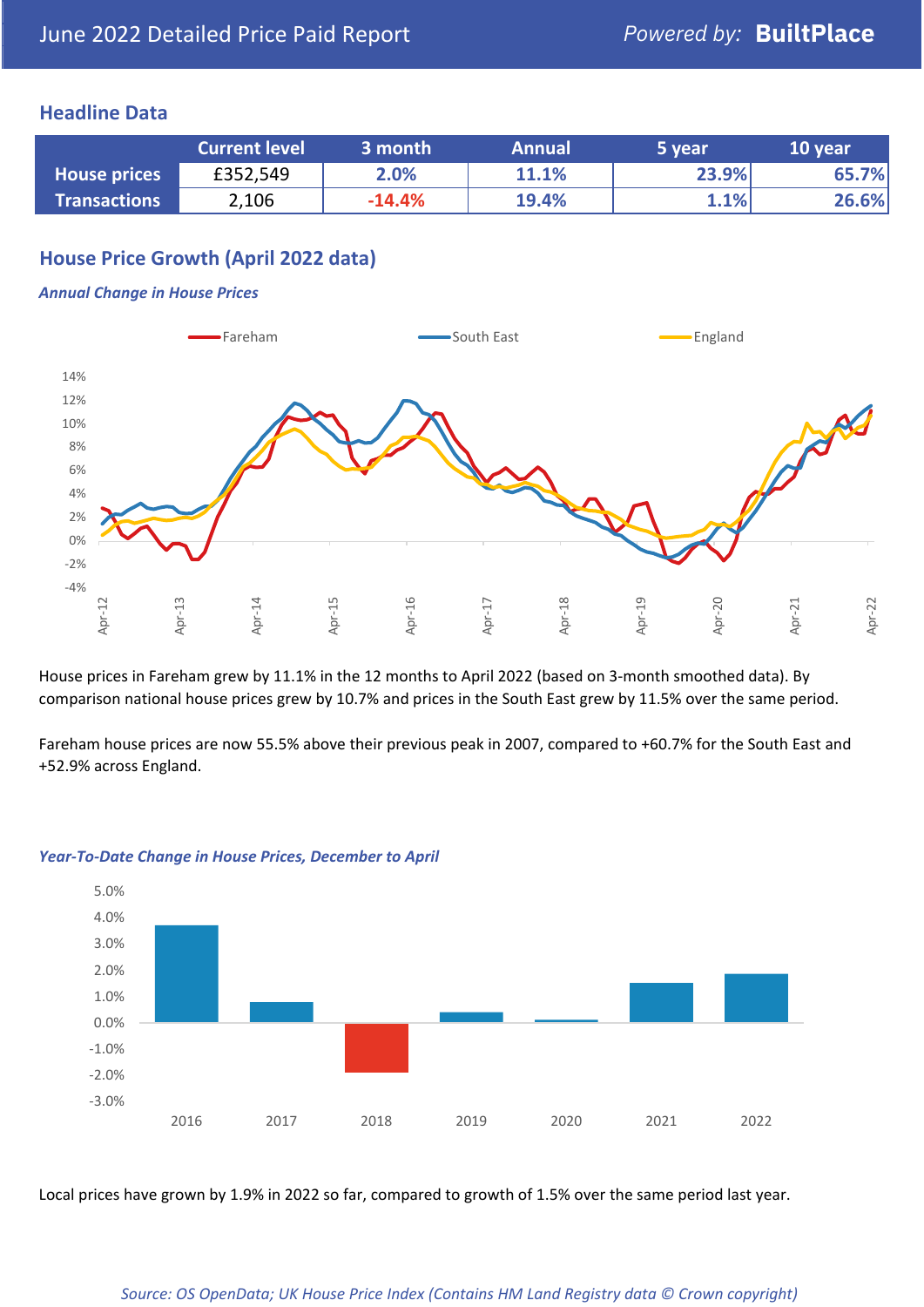# **House Price Map**

*12 months to April 2022*



*Each point is one postcode, coloured by the average value relative to all sales in this local authority (price bands are LA-specific quintiles).*

**Map Key**

| Min      | <b>Max</b> |                            |
|----------|------------|----------------------------|
| Up to    | £236,000   | 1st quintile / lowest 20%  |
| £236,000 | £290,000   | 2nd quintile               |
| £290,000 | £349,000   | 3rd quintile               |
| £349,000 | £449,000   | 4th quintile               |
| £449,000 | and over   | 5th quintile / highest 20% |

*Source: OS OpenData; UK House Price Index (Contains HM Land Registry data © Crown copyright)*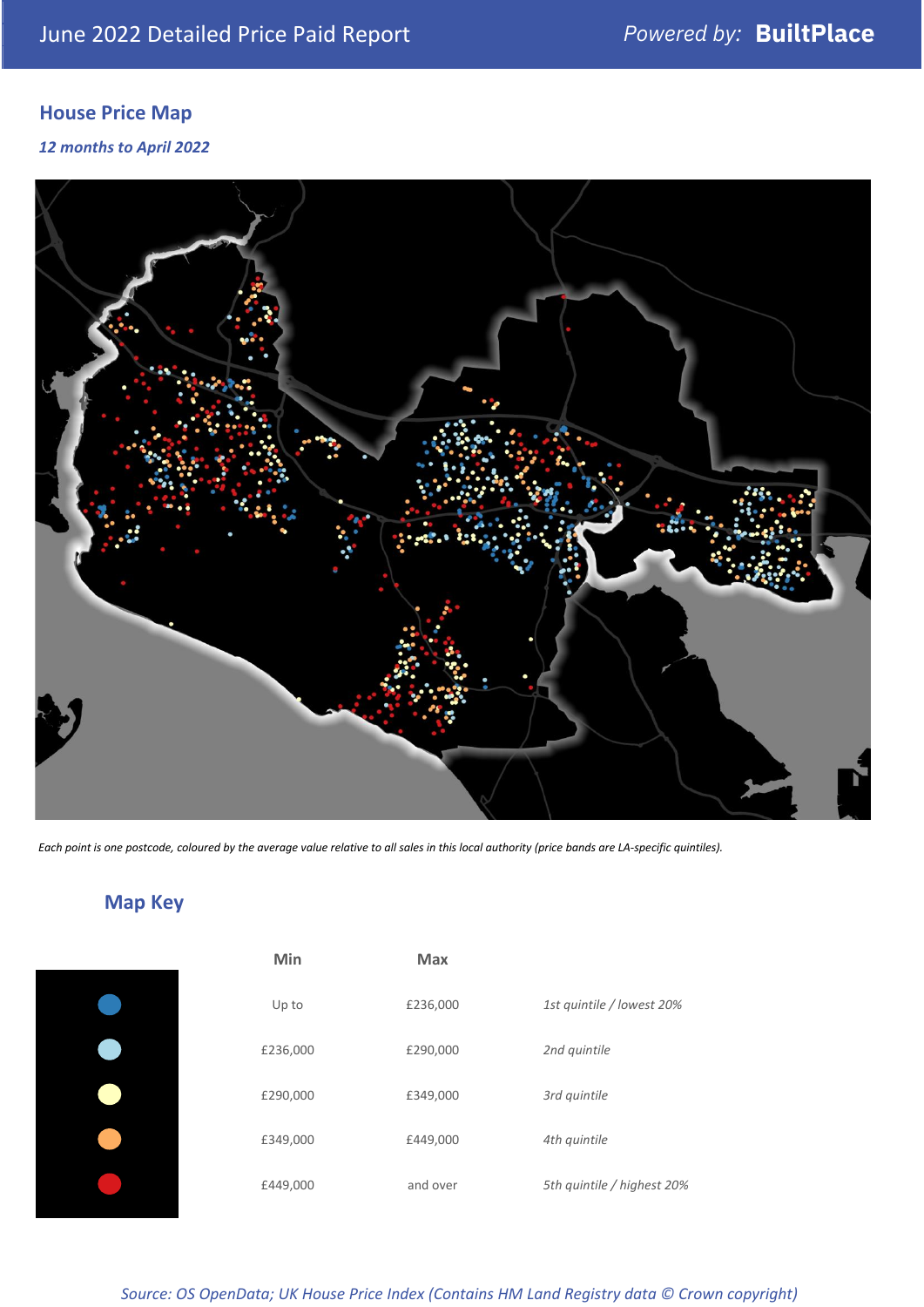## **Average House Price by Property Type**

### *12 months to April 2022*



|                 | <b>New</b>           | <b>Second hand</b> |  |  |
|-----------------|----------------------|--------------------|--|--|
| <b>Flat</b>     | £258,988             | £169,206           |  |  |
| <b>Terraced</b> | No recorded<br>sales | £276,982           |  |  |
| Semi-detached   | No recorded<br>sales | £331,285           |  |  |
| <b>Detached</b> | No recorded<br>sales | £553,500           |  |  |

## **House Price Distribution by Year**

*All properties, by price band and calendar year (2020 = year to date)*

|                    | 1997 | 2002 | 2007 | 2012 | 2017 | 2019 | 2020 |
|--------------------|------|------|------|------|------|------|------|
| <b>Under £100k</b> | 74%  | 15%  | 3%   | 3%   | 1%   | 1%   | 2%   |
| £100-200k          | 24%  | 63%  | 46%  | 43%  | 14%  | 10%  | 13%  |
| E200-300k          | 1%   | 17%  | 33%  | 36%  | 40%  | 34%  | 26%  |
| £300-400k          | 0%   | 3%   | 12%  | 12%  | 25%  | 27%  | 28%  |
| £400-500k          | 0%   | 1%   | 4%   | 5%   | 11%  | 14%  | 18%  |
| <b>£500k-1m</b>    | 0%   | 1%   | 2%   | 3%   | 8%   | 14%  | 10%  |
| £1-2m              | 0%   | 0%   | 0%   | 0%   | 0%   | 1%   | 1%   |
| <b>Over £2m</b>    | 0%   | 0%   | 0%   | 0%   | 0%   | 0%   | 0%   |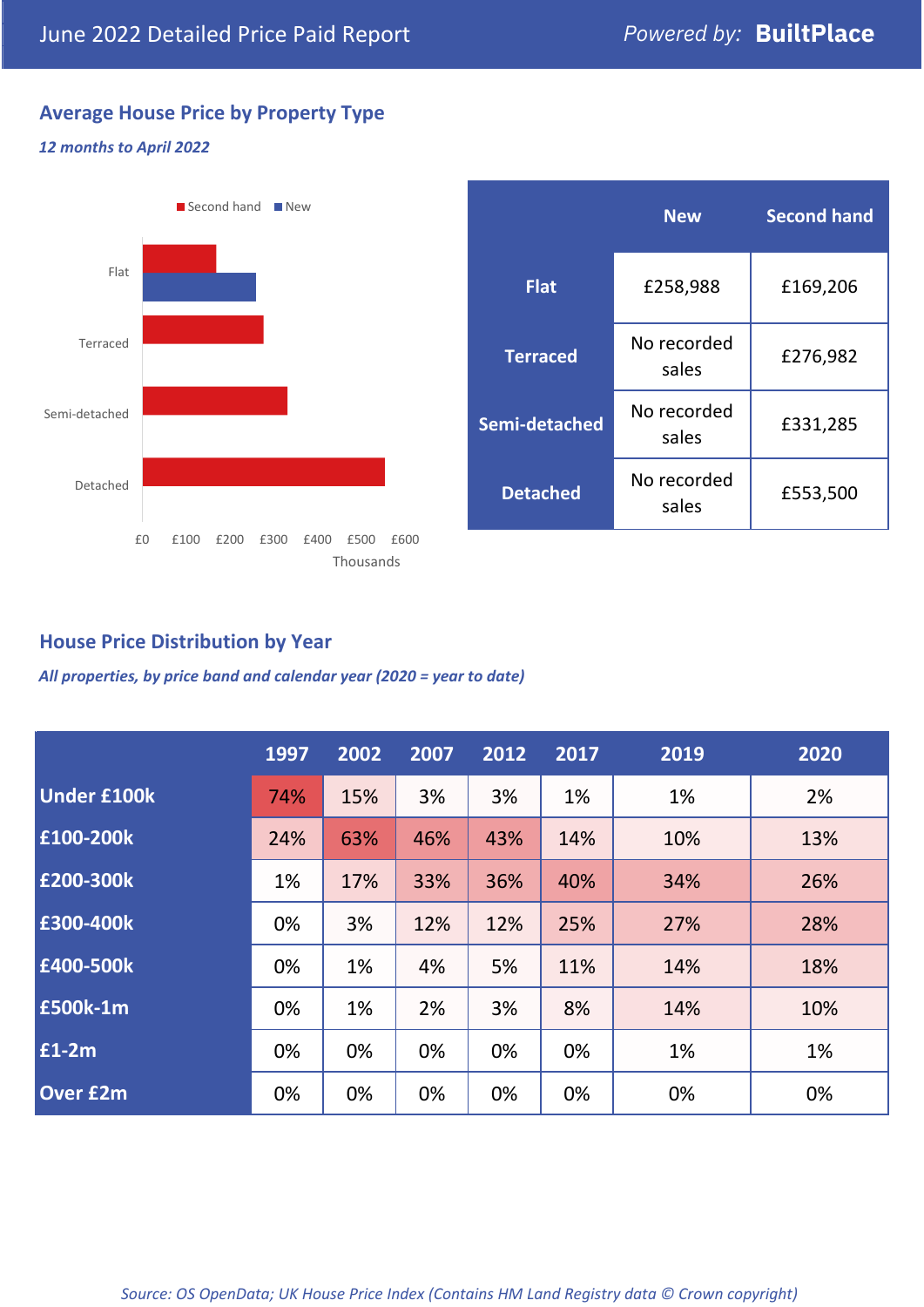## **Transactions (February 2022 data)**

*Annual Transactions, Indexed (2001-05 average = 100)*



There were 2,106 transactions in Fareham during the 12 months to February 2022. This is 82% of the average from 2001- 05 and suggests activity is below pre-downturn levels.

Transactions in Fareham have fallen by 6.3% since 2014, compared to changes of -9.9% for South East and -7.7% for England.



#### *Cash and New Build Sales as % of Total, by Year*

*Note: The data on this page EXCLUDES transactions identified as transfers under a power of sale/repossessions, buy-to-lets (where they can be identified by a mortgage), and transfers to non-private individuals - i.e. it comprises only Land Registry 'A' data.*